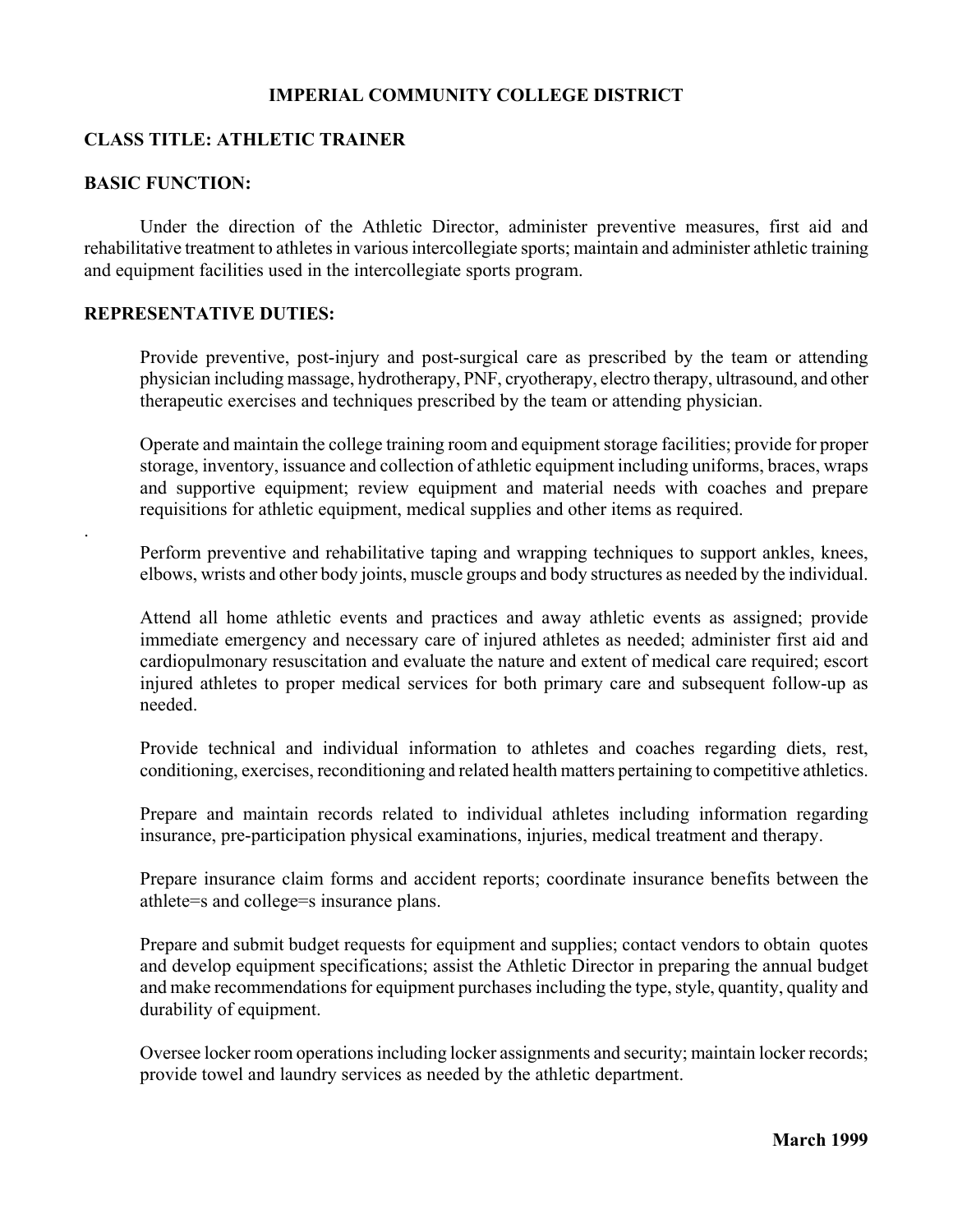## **ATHLETIC TRAINER (Continued) Page 2**

Operate office equipment including a personal computer, peripheral equipment and word processing and spreadsheet software.

Perform minor repairs to equipment and uniforms; arrange for cleaning, sanitizing, renovation and recertification of protective equipment according to established timelines.

Transport athletes to athletic events as necessary; make home visits as needed.

Select, train, schedule and provide work direction student workers and others as needed.

Maintain the training room and equipment facilities in a clean and orderly condition; sweep, mop and dust floors and tables.

Provide emergency first aid to students, college personnel and visiting athletes and their guests in the absence of the College Nurse or other trained personnel.

Perform related duties as assigned.

## **KNOWLEDGE AND ABILITIES:**

### KNOWLEDGE OF:

Athletic sports medicine practices used in the prevention and treatment of sports injuries.

Various therapeutic and rehabilitative techniques including hydrotherapy, cryotherapy, electro therapy, thermal therapeutic techniques, exercise therapy and physical conditioning.

Equipment and devices used to treat and rehabilitate injured athletes.

Human anatomy, physiology, kinesiology, and exercise physiology.

Signs and symptoms of various sports injuries.

First aid, CPR and other emergency medical procedures.

Athletic equipment supplies, materials, quality of materials, design and manufacture and distribution.

Policies, procedures and objectives of an athletic program.

Rules and regulations of a variety of sports and athletic activities.

Taping, wrapping, bandaging and therapeutic techniques.

Oral and written communication skills.

Health and safety regulations.

Interpersonal skills using tact, patience and courtesy.

### ABILITY TO:

Administer preventive measures, first aid and rehabilitative treatments to athletes in various intercollegiate sports.

Evaluate the nature and extent of injuries to determine the need for immediate medical attention and the participation status of athletes.